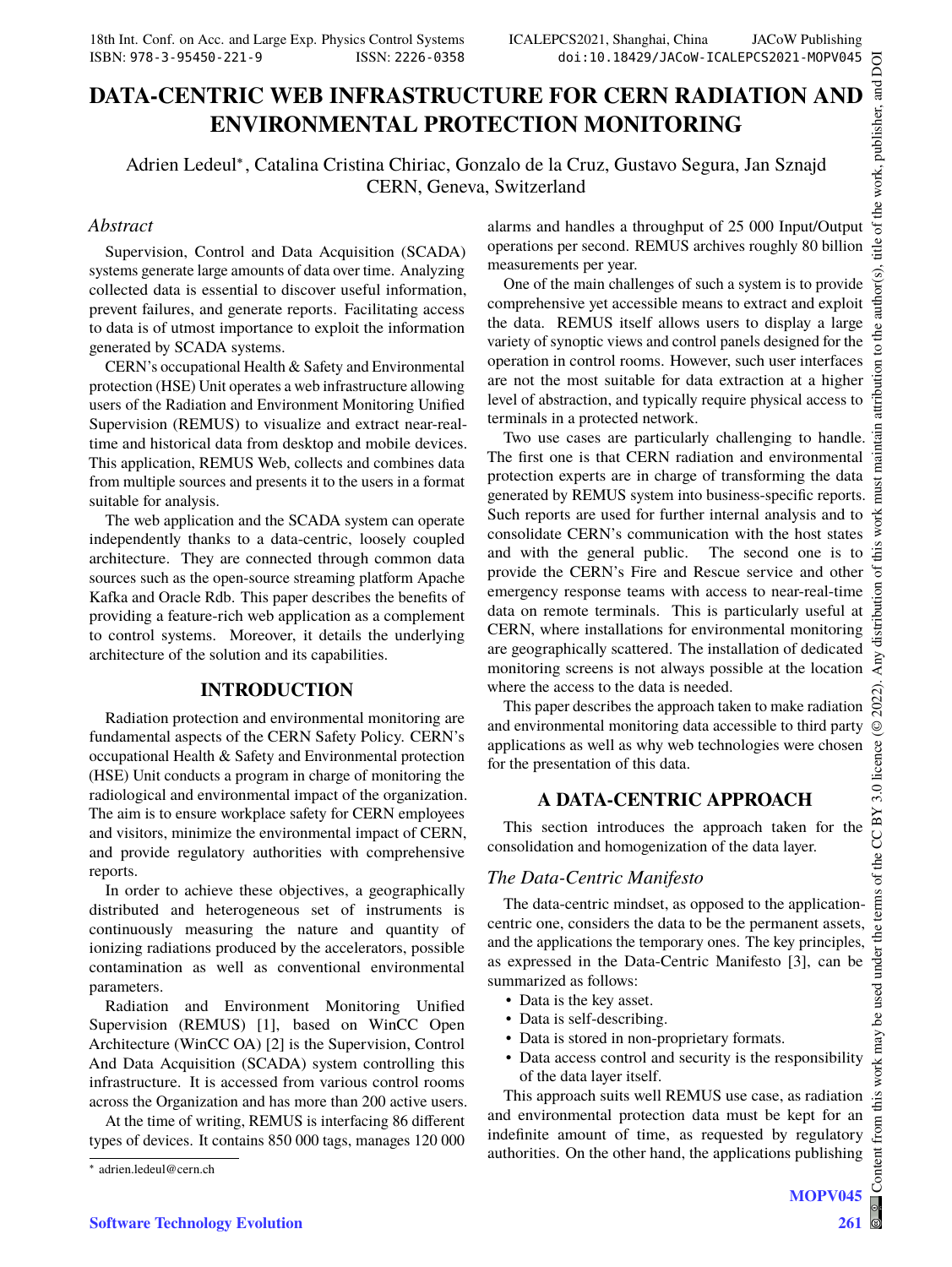18th Int. Conf. on Acc. and Large Exp. Physics Control Systems ICALEPCS2021, Shanghai, China JACoW Publishing ISBN: 978-3-95450-221-9 ISSN: 2226-0358 doi:10.18429/JACoW-ICALEPCS2021-MOPV045

DOI  $\overline{a}$ 

publisher,

work,

The key point is to think and design the data-set before designing the applications fulfilling the requirements. The concepts of a data-centric mindset applied to the CERN Radiological and Environmental Monitoring System are illustrated in Fig. 1.



Figure 1: Data-Centric principles applied to REMUS. The center of the diagram represents all the data associated with radiation and environmental protection monitoring at CERN. The external blocks represents applications consuming and producing data through APIs.

The first steps taken in REMUS towards a data-centric approach were to consolidate and complete the data layer, as well as to unify the applications access to the multiple data sources of the control system through a common API.

#### **REMUS DATA PIPELINE**

This section describes the REMUS data flow, from the instruments to the data layer used by visualization tools.

### *Overview*

2022).  $@$ 

3.0 licence

be used under the terms of the CC BY

work may

this from

REMUS is in charge of the data acquisition of over 5500 measurement channels, generating about 2600 data points per second in total. The acquired data is processed in parallel in two different ways, following the Lambda architecture [4]. On the one hand, data is processed in batch for long-term archiving. On the other hand, data is processed as a stream to allow immediate and continued exploitation [5]. The aim is to provide a data layer that can be homogeneously accessed through a data access API for historical and near-real-time data queries. The full data pipeline is illustrated in Fig. 2.



Figure 2: REMUS Data Pipeline. Applications consume data aggregated by the data access API. Data is fetched from various data sources with different latencies and time resolutions. Oracle and NXCALS are used for historical data; Kafka and InfluxDB for near-real-time data.

#### *Batch Processing*

REMUS fetches the data buffered in instruments' internal memories at a configurable polling interval. This data is written into files that are then injected in Oracle Rdb's partitioned tables using SQL\*Loader [6] processes. A subset of the data is then transferred to the Next CERN Accelerator Logging Service (NXCALS) [7], based on Hadoop [8], where it is kept indefinitely at the highest resolution. The data stored in Oracle Rdb is reduced after two weeks, in order to guarantee low latency access.

#### *Stream Processing*

In parallel to the batch processing, REMUS receives continuous data streams from the instrumentation. The streams are transformed by the SCADA and published to a dedicated Kafka [9] topic using an open-source WinCC OA Kafka Driver [10], developed and maintained by CERN's HSE Unit. The topic is then filtered using Kafka Streams [11] to eliminate potential malformed messages. The processed stream is then sent to InfluxDB [12] via Kafka Connect [13] for temporary data retention.

#### *Data Access API*

Environment and Radiation Unified Data Integration Service (ERUDIS) is a data access API. ERUDIS provides high-level abstraction of the data sources that can be consumed by third party applications. The architecture of this API is based on Akka, an actor concurrency model framework, and the Alpakka [14] library, designed for handling data streams. These tools simplify the creation of interfaces for unifying heterogeneous data sources, as well as provide means for interactive management of data streams, such as buffering, advanced error handling and automatic redundancy mechanisms.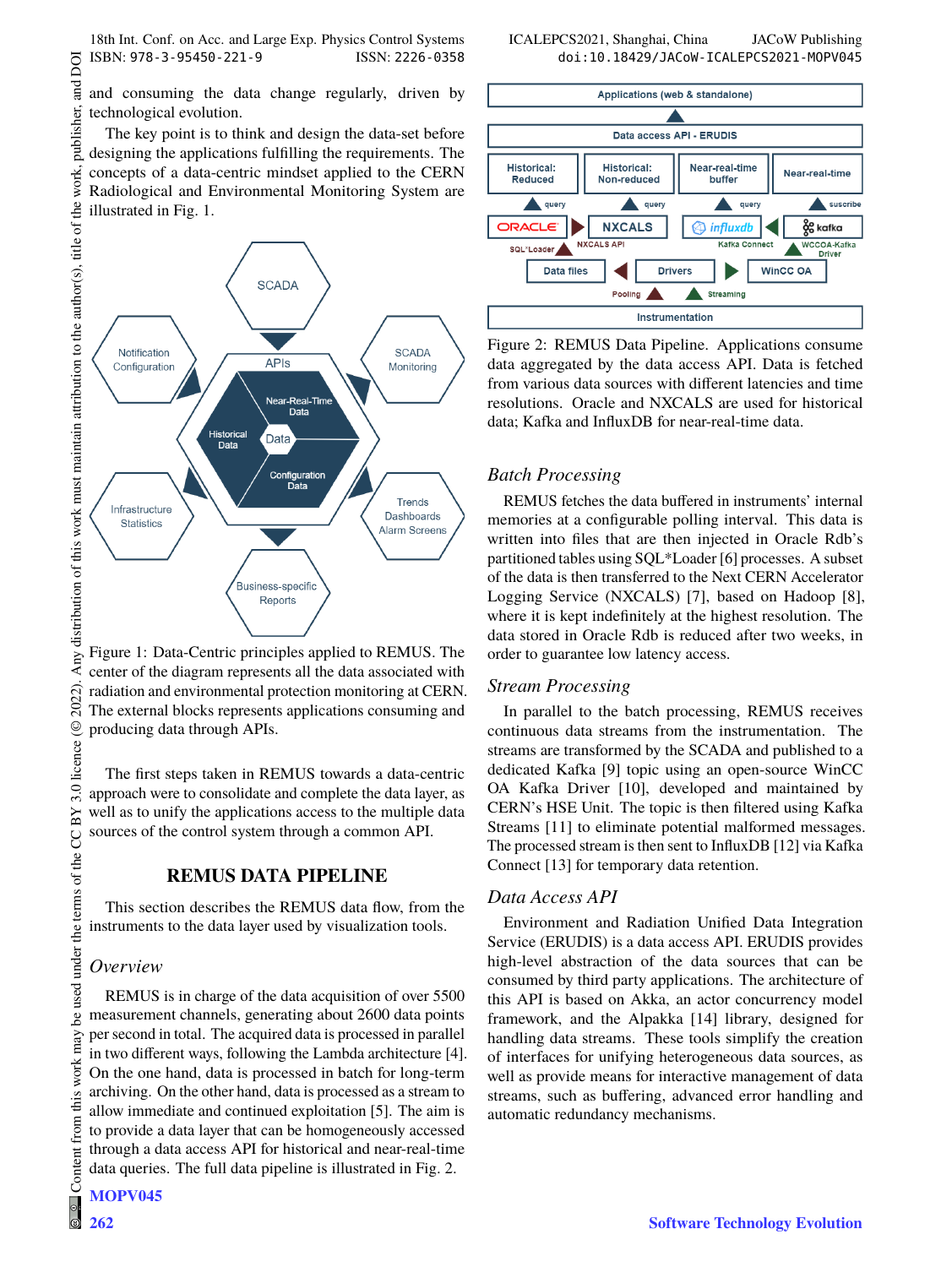18th Int. Conf. on Acc. and Large Exp. Physics Control Systems ICALEPCS2021, Shanghai, China JACoW Publishing ISBN: 978-3-95450-221-9 ISSN: 2226-0358 doi:10.18429/JACoW-ICALEPCS2021-MOPV045

#### **REMUS WEB**

This section introduces REMUS Web, a web infrastructure that allows users to visualize and extract near-real-time and historical data from desktop and mobile devices. REMUS Web takes advantage of the data pipeline introduced in the previous section to present the data to the user in a format suitable for analysis.

#### *Rationale of the Approach*

**Web Applications** Since its invention at CERN, the World-Wide Web [15] has evolved from a hosting platform for simple and static hypermedia documents to an infrastructure for the execution of complex applications [16]. In the last decades web applications became a popular and widespread solution in the software industry due to the advantages they present over standalone applications.

From the user's point of view, web applications are more accessible. They can be reached through the web browser and do not require complex installation processes or specific hardware configurations. Web applications work on any device capable of running a simple web browser, offering greater portability and cross-platform access. Furthermore, the requirements that end-user workstations must satisfy to run the applications are minimal, since computationally expensive tasks are delegated to the server.

From the developer's point of view, maintenance and update processes of web applications are simpler compared to standalone applications, since the application only needs to be deployed on the servers and no intervention is required on the end-user workstations. Web technologies are the most widely used and the most mature for the development of graphical user interfaces (GUI), which facilitates and speeds up development thanks to the large ecosystem, plugins and community around web development. In addition, web technologies are widely spread in the IT industry and it is easier to recruit professionals with web development skills than with SCADA and control systems skills. According to the 2021 Stack Overflow Developer Survey [17], web developer roles are the most popular on the market.

**Progressive Web Applications** In recent years the importance and impact of the web has been increasing. Most modern software companies base their business models on offering services through the web. This has meant the consolidation of the web as a service platform and the emergence of new web technologies that have made the line between web applications and native applications increasingly thin. In this model, cross-platform compatibility (desktop, mobile, and tablets) is essential to maximize the reach of the application and to provide the best user experience.

Progressive Web Applications (PWA) [18] provide users an experience on par with native applications. PWAs are a type of web applications that are intended to work on any platform using a standard-compliant browser, including both desktop and mobile devices. PWAs take advantage of recent

 $\odot$ 

licence

 $\sim$ 

 $\sigma$ ă ē

under

g may work this

onten

advancements in web browser technologies such as service workers [19], web app manifests [20], and caching to bring features usually associated with native apps. These features include installability, responsiveness, network independence, re-engageability, and enhanced security. PWAs offer similar features to native and hybrid [21] applications, with a smaller bundle size and fast loading times [22]. Using PWA can significantly reduce the costs and resources required for the development and maintenance of a multi-platform application, since all platforms share the same codebase.

**Data Accessibility** The aforementioned features solve several of the challenges posed by accessibility of control systems' data. The use of a web application facilitates remote access to the data generated by the SCADA from any desktop or mobile device with a standard-compliant web browser. This is especially useful when operators must carry out interventions in remote facilities where there is no access to the control system terminals. Furthermore, REMUS Web is built as a PWA, allowing operators to access the data generated by every equipment from their mobile device. REMUS Web provides QR codes for every instrument connected to REMUS, which can be printed and attached to the instruments. In this way, when operators need to intervene on an instrument, they can access the instrument data in real time by scanning its QR code. This mechanism also allows operators in the field to access data from devices that do not have any integrated display.

#### *Technological Stack*

The technologies and tools used in the development of REMUS Web are listed below. These technologies have facilitated and accelerated the development of the tool, as well as improved its maintainability and scalability.

**Front-end** HTML, CSS and JavaScript are the standard technologies used for the development and design of web applications and therefore are the base technologies on which REMUS Web front-end is built. Additionally, high-level tools and libraries facilitate application development.

Most modern web applications are built on JavaScript frameworks for GUI development, which simplify the application development and maintenance processes. Currently, there are three major JavaScript frameworks that dominate the market: React [23], Angular [24], and Vue.js [25]. These frameworks have different characteristics and the decision of which one is the best option will depend largely on the circumstances of the project to be developed [26].

In the case of REMUS Web, we considered React to be the preferred option. React is a free and open-source JavaScript library for building GUIs which is developed and maintained by Facebook. React is flexible, efficient and declarative. According to the 2021 Stack Overflow Developer Survey [17], React is the most commonly used web framework and the most wanted by developers. At the performance level, React is fast and light. It offers a similar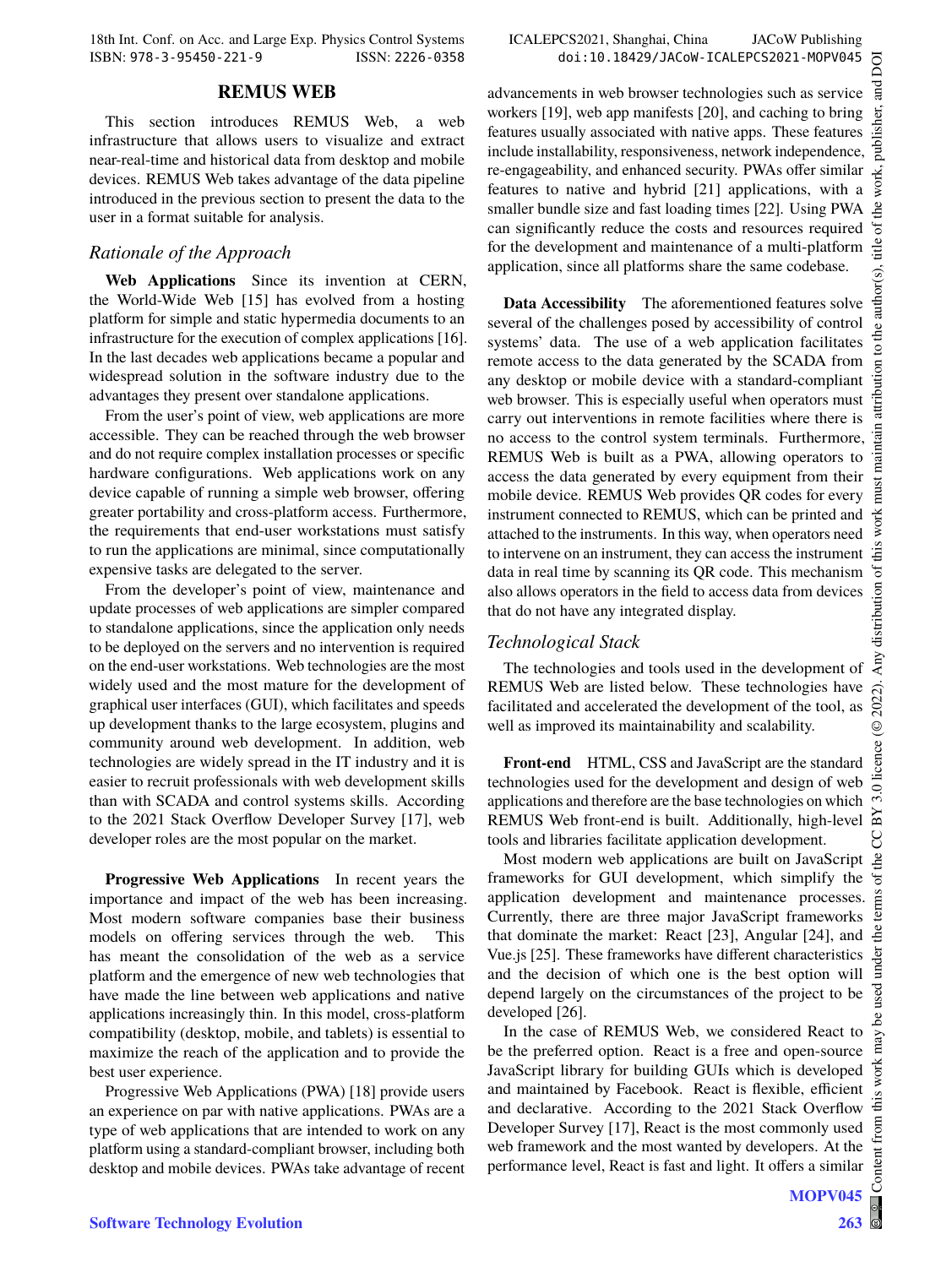DOI and 1

publisher.

title

author(s).

to the a

maintain attribution

must work

of this

distribution

Any o

 $(© 2022).$ 

3.0 licence

terms of the CC BY

under the

be used

 $\frac{1}{2}$ work this from

Content

 $\circledast$ 

Content from this work may be used under the terms of the CC BY 3.0 licence (© 2022). Any distribution of this work must maintain attribution to the author(s), title of the work, publisher, and DOI performance to that of its direct competitors [27]. Since React is a UI library and not a complete framework, it offers a lot of flexibility and freedom to decide the architecture, tools and libraries used to build the application. Unlike other work, frameworks that use their own directives and templating languages, React's code is essentially pure JavaScript, which of the makes the learning curve shorter.

React has built-in functionalities for state management that are suitable for simple projects. However, the need for a more sophisticated state management solution arises as the complexity of the application increases and it becomes necessary to share state between different components. Redux [28] is the most widespread solution and the one used in REMUS Web. Redux is a predictable state container for JavaScript applications based on the Flux [29] architectural pattern.

Since one of the main goals of REMUS Web is to facilitate the study and analysis of the measured data, the use of a powerful and flexible charting library is of utmost importance. To this end, REMUS Web uses Highcharts [30]. Highcharts is a consolidated JavaScript SVG-based multiplatform charting library. It is flexible, well adapted to desktop and mobile devices and offers a wide variety of charts.

Real-time access to SCADA data away from the central control room is vital to assess and intervene quickly in critical situations. REMUS Web uses the WebSocket protocol [31] to establish a full-duplex real-time communication channel between the client and the server. In this way, the new data generated by the SCADA system is streamed to the client with a very low latency.

**Back-end** REMUS Web back-end is based on Java [32] and Spring Boot [33]. Spring Boot is an open source, microservice-based Java web framework. It is an extension of the well known Spring Framework [34], simplifying the set-up and configuration of standalone Spring applications and taking an opinionated view of the Spring platform and third party libraries to facilitate the development process.

# *Architecture*

Figure 3 shows the architecture of REMUS Web. The application is deployed on the CERN Platform-as-a-Service (PaaS) infrastructure, based on RedHat OpenShift [35]. OpenShift is a container orchestration platform optimized for web applications. It allows building, testing and deploying web applications without provisioning and maintaining dedicated servers for each application. OpenShift runs the applications in Docker [36] containers.

The front-end of the application runs on the users' web browser and communicates with the back-end in two different ways depending on the nature of the information to be transmitted. WebSockets are used for the transmission of real-time data such as measurements or alarms. They are also used to send commands from the client to the server in order to start, stop or modify the parameters of the transmitted data flow. The rest of the communication between the client and the server is done through HTTP [37] requests.

The back-end of the application follows a classic threelayer architecture. The presentation layer exposes the REST and WebSocket APIs that the front-end consumes to interact with the back-end. The business layer contains the domain logic that drives the core functionalities of the application. Finally, the data layer is responsible for interacting with different data sources in order to persist and fetch data.

The data layer is based on Spring Data and ERUDIS. Spring Data is used to access and modify the data that is strictly owned by REMUS Web, such as reports, dashboards, or user preferences. In addition, it is also used to access the metadata of the SCADA system. On the other hand, ERUDIS is used to access both the historical and near-real-time data of the instrumentation connected to REMUS.



Figure 3: REMUS Web Architecture.

# *Functionalities*

This section introduces some of the most important functionalities that are included in REMUS Web.

**Notification Configuration** Users can configure personalized e-mail and SMS notifications based on events produced by the SCADA. Users can select the notification sources, the event that triggers the notification (e.g. an alarm goes on or off) and the notification lifetime.

**SCADA Monitoring** The application allows the generation of custom reports to monitor the current and past status of the SCADA system. It is especially useful for analyzing incidents and to carry out investigations.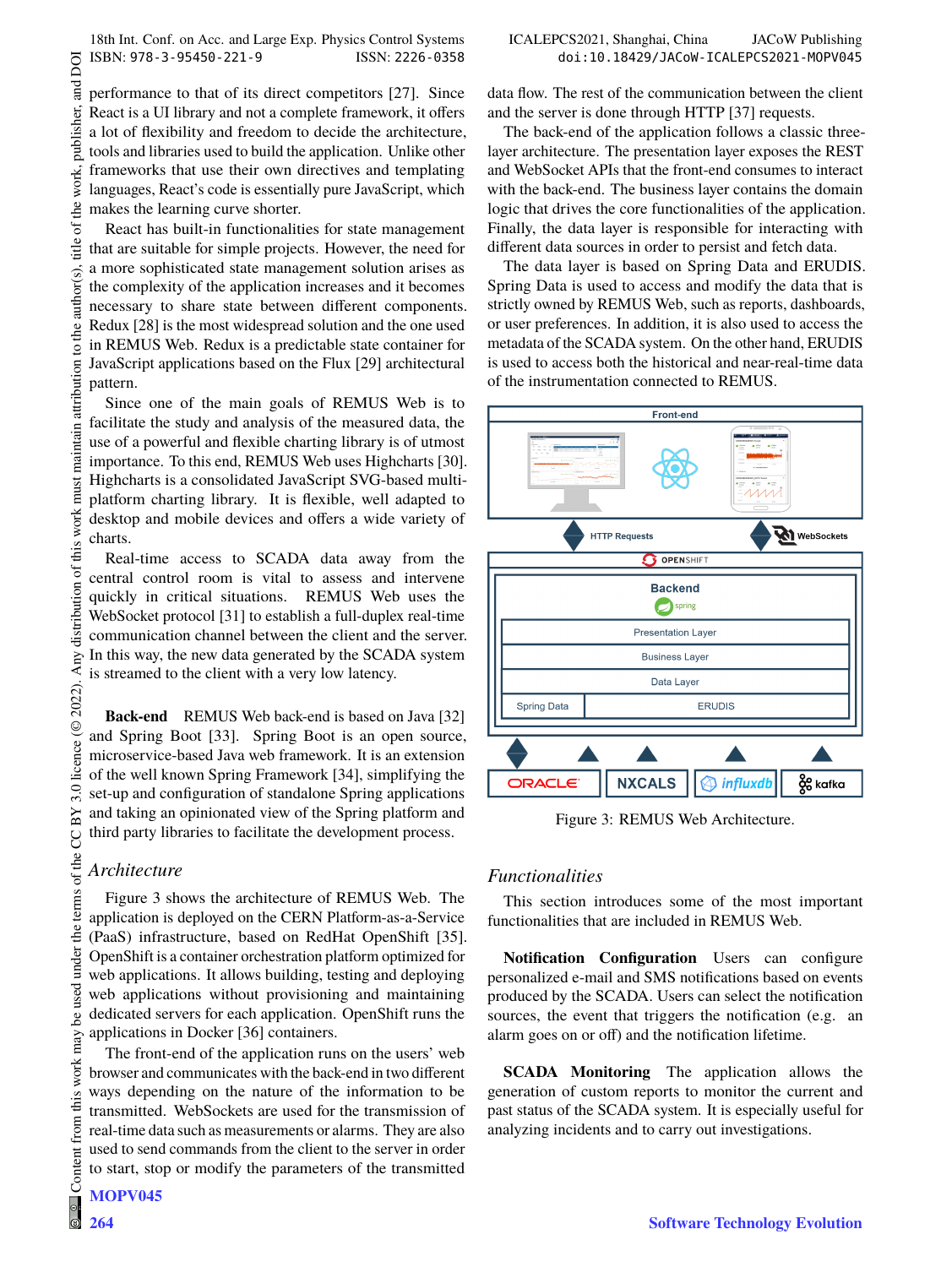**Near-real-time Alarm Screen** REMUS alarm screen is accessible directly from the web and displays the generated alarms in near-real-time. This eliminates the need to connect to the SCADA remote terminals in order to access the alarm screen, being accessible from any desktop or mobile device with internet access.

**Near-real-time Trends** REMUS Web allows to access and plot (see Fig. 4) both historical and near-real-time SCADA data. Users can fetch data from multiple data sources and define various parameters on the data to select. These parameters include time period, data resolution, and filters based on the alarm and fault status or the working mode of the instrument that generated the measurements.



Figure 4: REMUS Web Trends.

**Domain-specific reports** REMUS users require domain-specific reports for radiation and environmental protection. Such reports are used for internal analysis and to report to CERN's host states authorities. REMUS Web includes tools to generate these reports. Use cases include the extraction of aggregated radiation data and generation of the hyetographs (see Fig. 5).



Figure 5: REMUS Web Reports. This screenshot shows a generated hyetograph, allowing experts to analyse the impact of rain on water flow rates.

**Dashboards** REMUS Web includes a powerful tool for creating and visualizing dashboards. The tool makes a wide variety of widgets available to users. Users can compose their own custom dashboards by combining different types of widgets. The layout and size of the widgets can be modified using a drag-and-drop interface. In addition, REMUS Web automatically generates a dashboard for each of the instruments connected to REMUS. Such dashboards show

ISBN: 978-3-95450-221-9 ISSN: 2226-0358 doi:10.18429/JACoW-ICALEPCS2021-MOPV045

real-time data from this particular instrument, its alarms, and its parameters, as shown in Fig. 6.



Figure 6: REMUS Web Dashboards.

**Metadata Statistics** REMUS Web allows access to the complete inventory of REMUS entities such as measurement channels, instruments, and events. Users can filter the data using multiple criteria and perform data aggregations to extract statistics and charts, as shown in Fig. 7.



Figure 7: REMUS Web Statistics.

# **CONCLUSION**

Control Systems' Human-Machine-Interface went a long way, from push buttons and wired lamps to modern SCADA graphical user interfaces. The fast evolution of data architectures and web technologies is an opportunity to go one step further in the accessibility of SCADA's presentation layer.

CERN's Radiation and Environmental protection SCADA extended its data extraction and analysis capabilities, exploiting a modern data-centric architecture and web technologies.

## **ACKNOWLEDGMENT**

We would like to thank all the members, past and present, of the REMUS Project team as well as colleagues from Radiation Protection, Environment, Beams and Information Technology groups for their fundamental contribution to the success of the REMUS Web project.